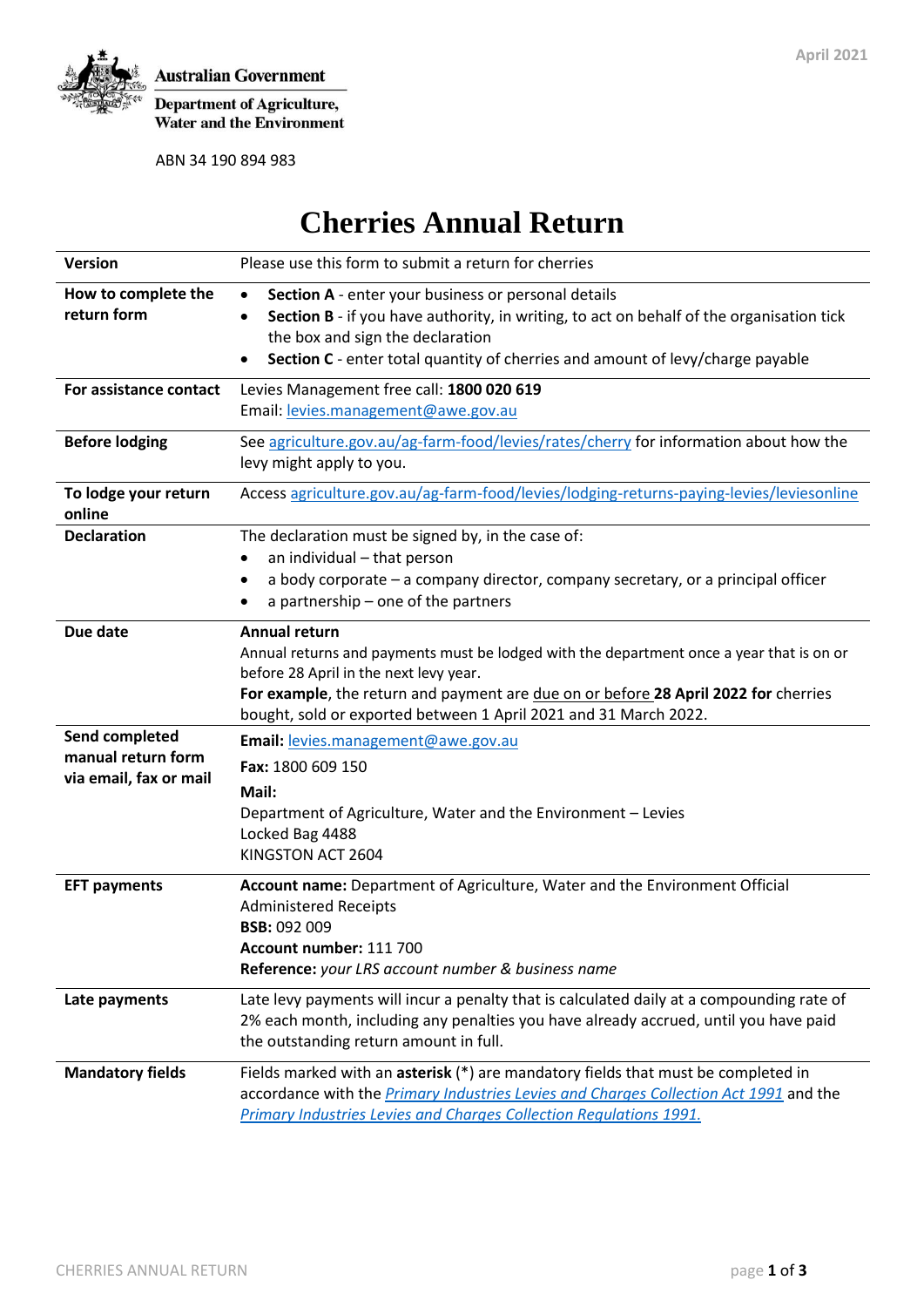

**Department of Agriculture, Water and the Environment** 

ABN 34 190 894 983

## **Cherries Annual Return**

| <b>OFFICE USE ONLY</b> |  |  |
|------------------------|--|--|
| Date:                  |  |  |
| Return ID:             |  |  |
| Signed:                |  |  |
|                        |  |  |

## **SECTION A: Lodgement details**

| LRS account number                                                                    | Year ended*                                                                                                        |                   |  |    |  |  |  |
|---------------------------------------------------------------------------------------|--------------------------------------------------------------------------------------------------------------------|-------------------|--|----|--|--|--|
| Please note that your LRS account number is required for account management purposes. |                                                                                                                    |                   |  |    |  |  |  |
| ABN/ACN*                                                                              |                                                                                                                    |                   |  |    |  |  |  |
| Full Name*                                                                            |                                                                                                                    |                   |  |    |  |  |  |
|                                                                                       | Please note that name can be either the name of a company or an individual. Please use whichever is most relevant. |                   |  |    |  |  |  |
| <b>Business or</b>                                                                    |                                                                                                                    |                   |  |    |  |  |  |
| residential address*                                                                  |                                                                                                                    |                   |  |    |  |  |  |
| (must not be a                                                                        |                                                                                                                    |                   |  |    |  |  |  |
| PO Box or PO Bag)                                                                     |                                                                                                                    |                   |  |    |  |  |  |
| Postal Address*                                                                       |                                                                                                                    |                   |  |    |  |  |  |
| (can be a PO Box                                                                      |                                                                                                                    |                   |  |    |  |  |  |
| or PO Bag)                                                                            |                                                                                                                    |                   |  |    |  |  |  |
| Phone                                                                                 |                                                                                                                    | Fax               |  |    |  |  |  |
| Email                                                                                 |                                                                                                                    |                   |  |    |  |  |  |
| Method of payment:                                                                    | $EFT$   Cheque    <br>Money Order                                                                                  | Levy/Charge paid* |  | \$ |  |  |  |
|                                                                                       | Date deposited:                                                                                                    |                   |  |    |  |  |  |
|                                                                                       |                                                                                                                    |                   |  |    |  |  |  |

#### **SECTION B: Declaration**

**Declaration: I declare that to the best of my knowledge the information contained on this return form and any attachments is correct in every essential detail.** Giving false or misleading information is a criminal offence.

| Title      | First name*                                                                                                                                                                                                      | Last name*        |  |  |  |  |
|------------|------------------------------------------------------------------------------------------------------------------------------------------------------------------------------------------------------------------|-------------------|--|--|--|--|
|            | have the authority to sign this declaration as a director, secretary or principal officer of the body<br>corporate, partner, owner or other person, authorised in writing to act on behalf of this organisation. |                   |  |  |  |  |
| Signature* |                                                                                                                                                                                                                  | Date <sup>*</sup> |  |  |  |  |